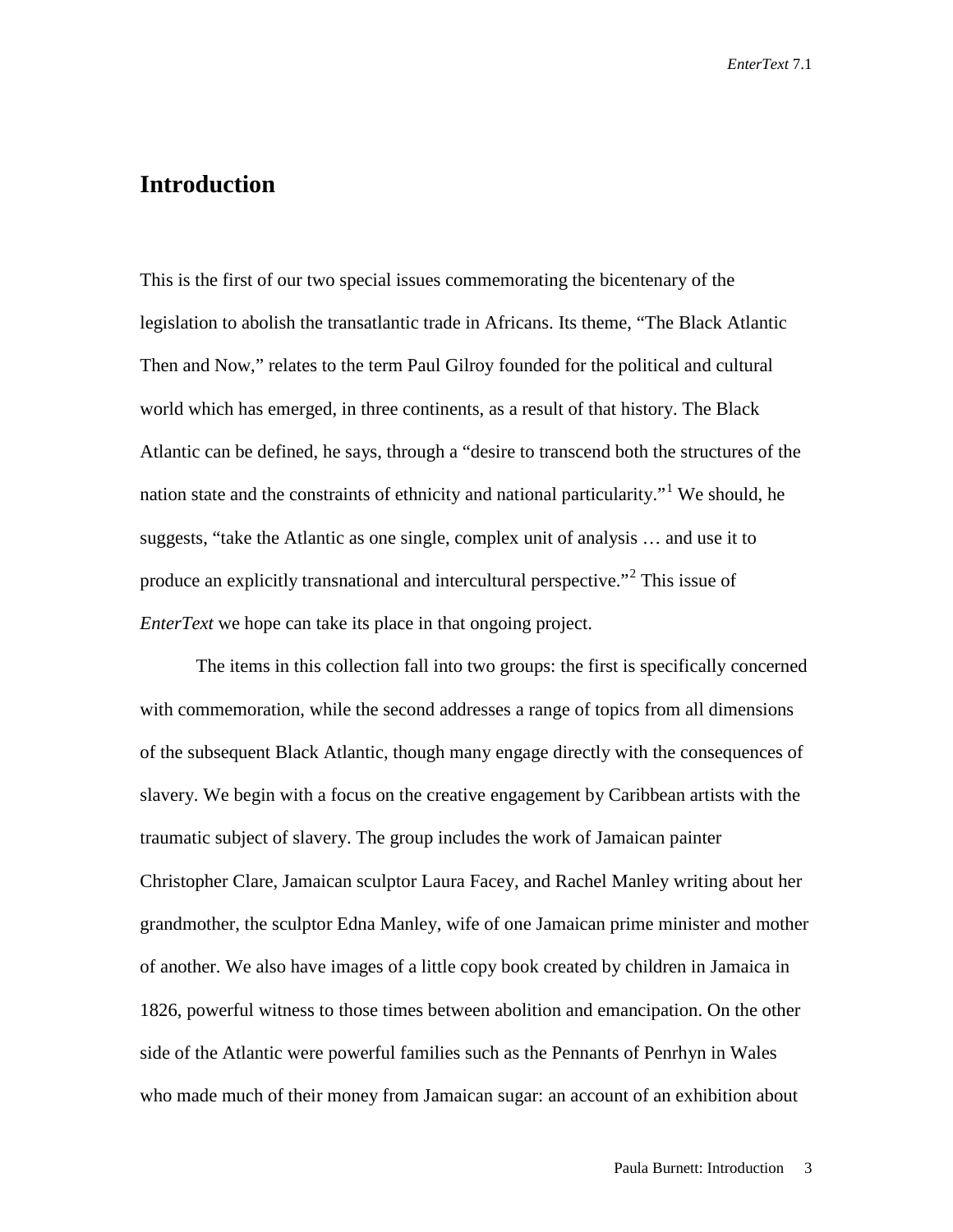their role in slavery is included here. The story of the abolitionists is represented by an essay on John Marjoribanks, a Scot who used his experience of Jamaica in the eighteenth century to write abolitionist verse. Movements from a new commemorative cantata first performed in Jamaica in October 2007 are also included. Together these form a group of items all with a Jamaican connection—a chance outcome rather than anything produced intentionally. However, because of the key role of the history of Jamaica in the wider history of the British empire in the region, and in the history of slavery and resistance to it in particular, such a focus for the way the creative human spirit engages elegiacally with slavery in order to combat and transcend its horrors seems appropriate. The items forming the second part open up to the wider Black Atlantic, with essays on and from Africa (West, East, and South), other parts of the Americas, Europe, and the Middle East. Topics include the histories of Sierra Leone and Liberia, the West African Students' Union, representation of the Haiti/Santo Domingo difference in nineteenth-century French literature, and of slavery in recent British Caribbean literature, as well as a critique of an African American text representing slavery. In addition we include creative work and translation. These are all introduced in more detail below. The overall range of the issue is thus very much in keeping with Gilroy's concept of the Black Atlantic, in which "ethnicities and political cultures have been made anew in ways that are significant not simply for the peoples of the Caribbean but for Europe, for Africa, especially Liberia and Sierra Leone, and of course, for Black America."<sup>[3](#page-17-2)</sup>

In noting how central the transatlantic trade has become for artists of the Black Atlantic, Gilroy asks an open-ended question: "How do black expressive cultures practice remembrance?"<sup>[4](#page-17-3)</sup> Commemorating a terrible history is a sobering task. There are those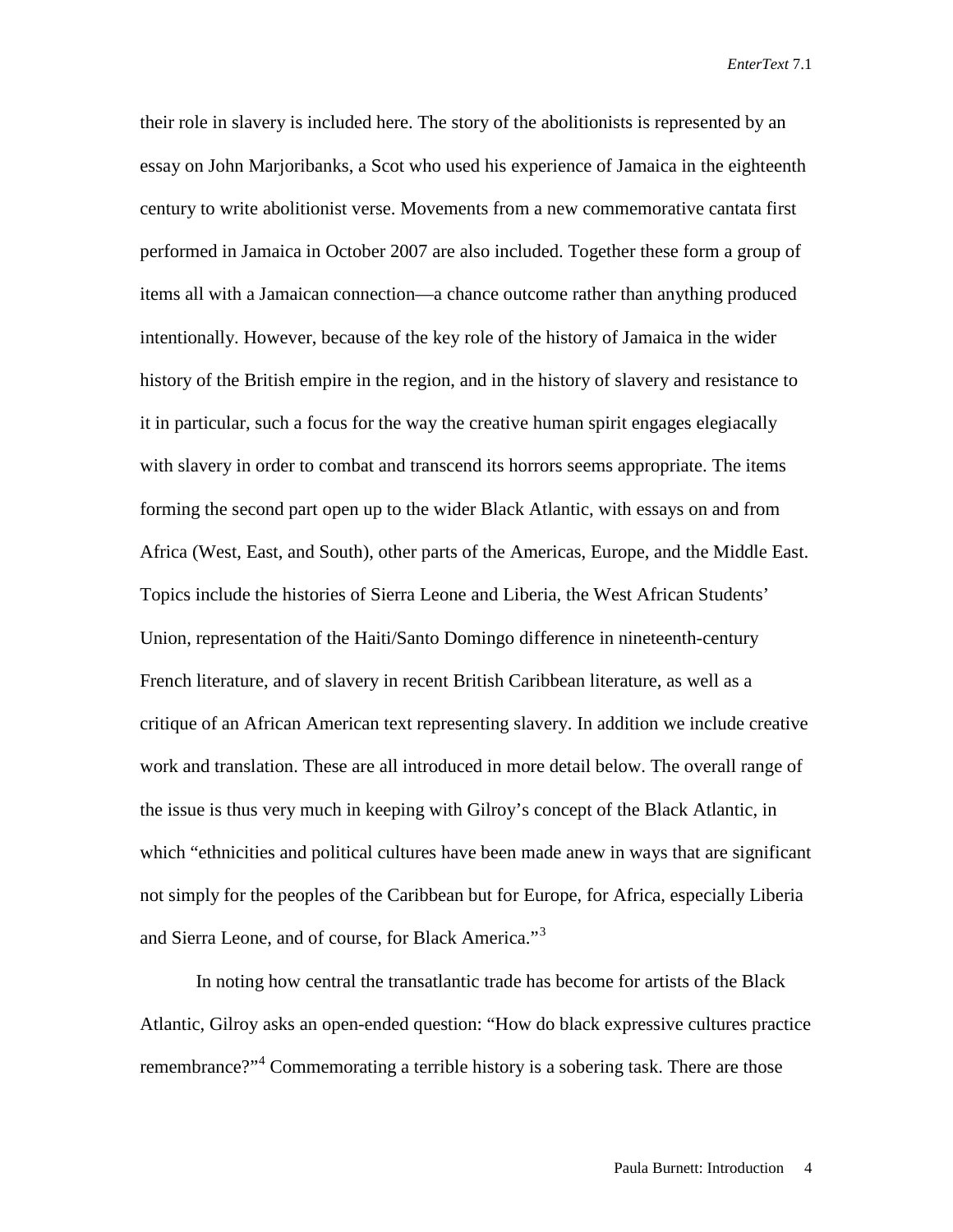who say that something so painful to be remembered is best forgotten. Of course, they are free to do just that. However, there are many others who recall the old adage that if we don't remember history we are doomed to repeat it. And there is the newer knowledge that the desire to bury trauma away from the conscious mind will always fail. An act of commemoration is therefore about the future. But it is also urgently about the present. It happens *now.* This issue is published in 2007, to mark the bicentenary of a particular piece of legislation passed in the British Parliament in London, a small but significant stage in an infinitely multiple process. In 1807 many people's efforts, on both sides of the racial history—many of them heroic, many of them to the point of self-sacrifice for the cause—over a long period, but systematically over the previous two decades, had gradually, incrementally, made this legislation inevitable, for fundamentally moral reasons, bitterly resisted though it continued to be by most of those whose privileges and profits it undermined. In fact, the abolition legislation was a compromise. It was a fallback position. The greater quest for emancipation, which was as old as slavery itself, was set aside in favour of this pragmatic alternative, this staging-post on the way to the real goal. It would not be for another twenty-seven years, and more, that that goal would be reached. The emancipation legislation of 1833, enacted in 1834, introduced a four-year period of controlled labour intended to protect production. Thus, full emancipation in the British territories was not delivered until 1838—and full justice is another matter altogether.

The campaigners had been forced to recognise that some legislative change would be better than none, and that broad support might be won for the abolition bill if the British public could be persuaded that halting the transport of Africans across the Atlantic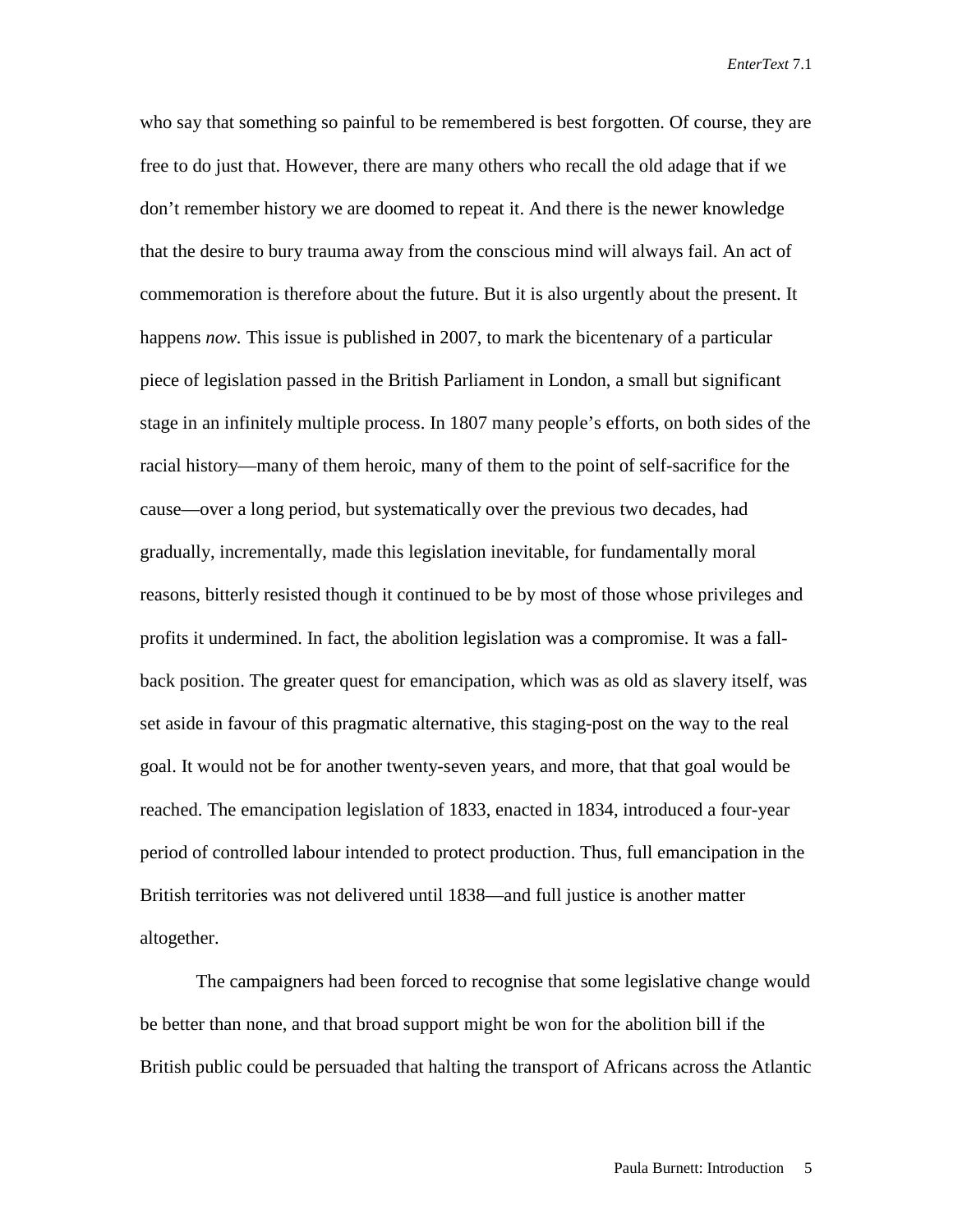would force plantation owners in the Americas to regard their workers as not expendable and replaceable, as before, and therefore to abuse them less and, it was hoped, ensure their welfare. It was also a sop to those plantation owners who had prophesied not only the collapse of their own incomes but the collapse of the production of commodities on which the empire had come to depend, in particular the sugar demanded by a sweettoothed nation. The (largely shameful) double promise of the legislation, then, was that production would continue (winners: plantation owners and whites generally) and that slave conditions would improve (winners: slaves). In Britain, doubters of an antislavery persuasion might have had misgivings about the latter, doubters of an imperialist hue about the former, but the position had the merit of proposing something which a broad sector of the populace, and of parliament, could support, if only because of what it was not.

The event we are commemorating with this special issue of *EnterText* does represent an historical turning-point or tipping-point, therefore, but it is a tiny moment in the terrible ocean of events taking place over five hundred years which constituted transatlantic slavery, with its infamous triangular trade. This issue, though published in London, is not concerned primarily with the legislation, and it is certainly not about patting the British on the back. It should not be forgotten that the French revolutionary ideals of *liberté, egalité, fraternité* had led to slave uprisings and the first black-led republic of the Americas, in what became Haiti, and that it was actually the Danish who in 1792 became the first slaving nation to prohibit the slave trade.<sup>[5](#page-17-4)</sup>

The question for us now is how to honour the victims of the transatlantic holocaust—Paul Gilroy urges the parallel and asserts that use of the term does not detract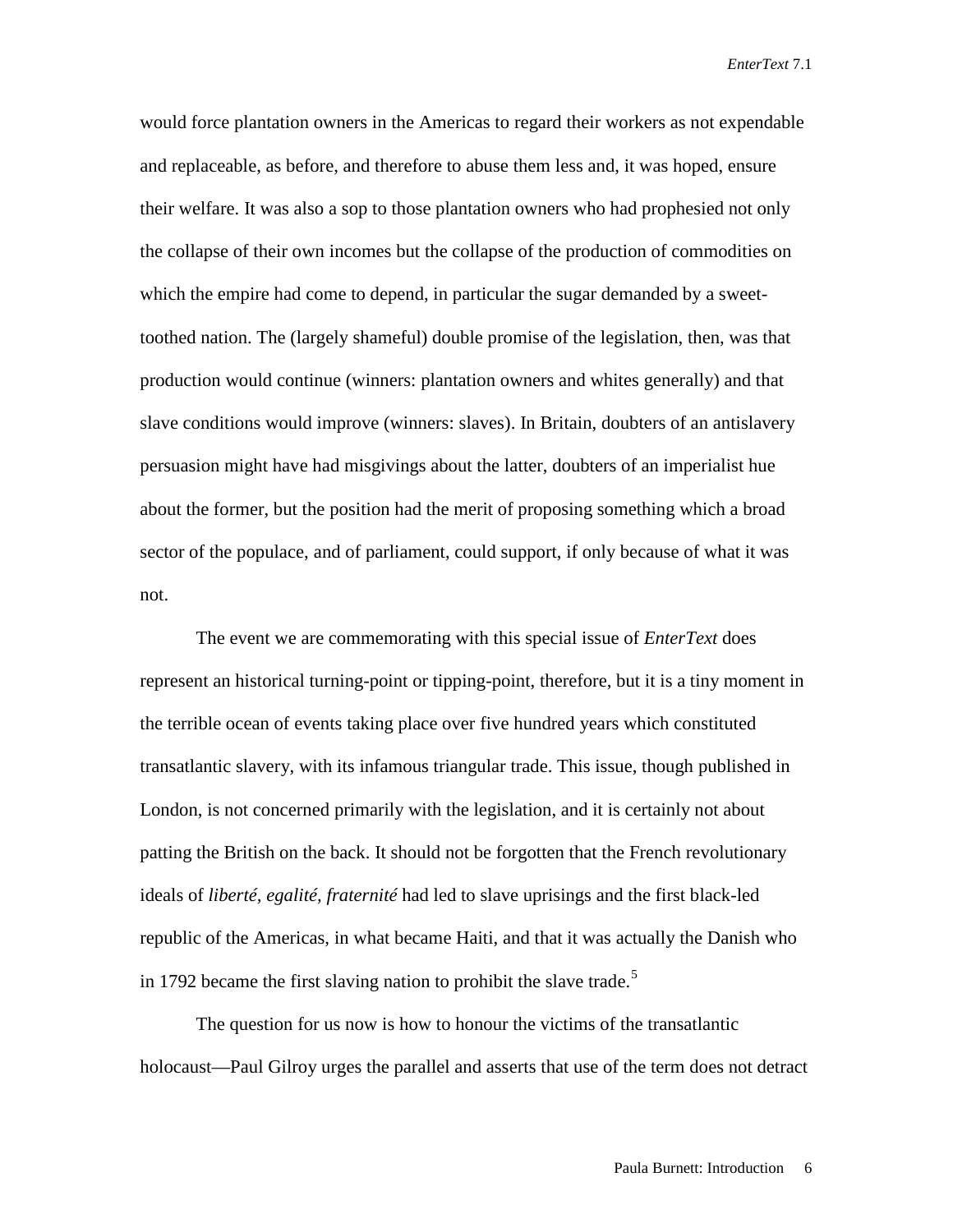from the uniqueness of the Jewish holocaust<sup>[6](#page-17-5)</sup>—as well as how to enrich our understanding of it, and of the world order/disorder it founded. It matters today not least because we have inherited a world structured along similar lines. The countries which most benefited from plantation slavery remain the most prosperous and the most powerful, while those people descended from those whom they used and abused are among the poorest and the least powerful. If this does not give us pause for thought, surely we have forgotten how to think. We are not the perpetrators of those historic evils, but we do all have a relationship to them, and an ongoing responsibility to the present we share and the future we bequeathe. There has been a new willingness in connection with this bicentenary for world leaders actually to apologise for the wrongs perpetrated by their countries in the past. As British prime minister Tony Blair said, "It is hard to believe that what would now be a crime against humanity was legal at the time." The city of Liverpool apologised for slavery in 1994, but in the run-up to the anniversary, the UK's other principal port engaged in the triangular trade, Bristol, was deeply divided over whether it should do likewise. The Church of England, on the other hand, made not only an apology but public penance for its direct involvement in slavery. It reminded us that the Society for the Propagation of the Gospel in Foreign Parts owned the Codrington Plantation in Barbados, where slaves were branded with the word SOCIETY. (I will never again use the phrase "cruel irony" lightly.) For many, however, such words of apology are empty, because they fail to meet demands for reparation. The idea of justice is something we hold in common, wherever in the world we may be. And although we may differ in our perception of how it may be achieved and in our willingness to embark on difficult and personally painful paths towards it, it can be said that there is a broad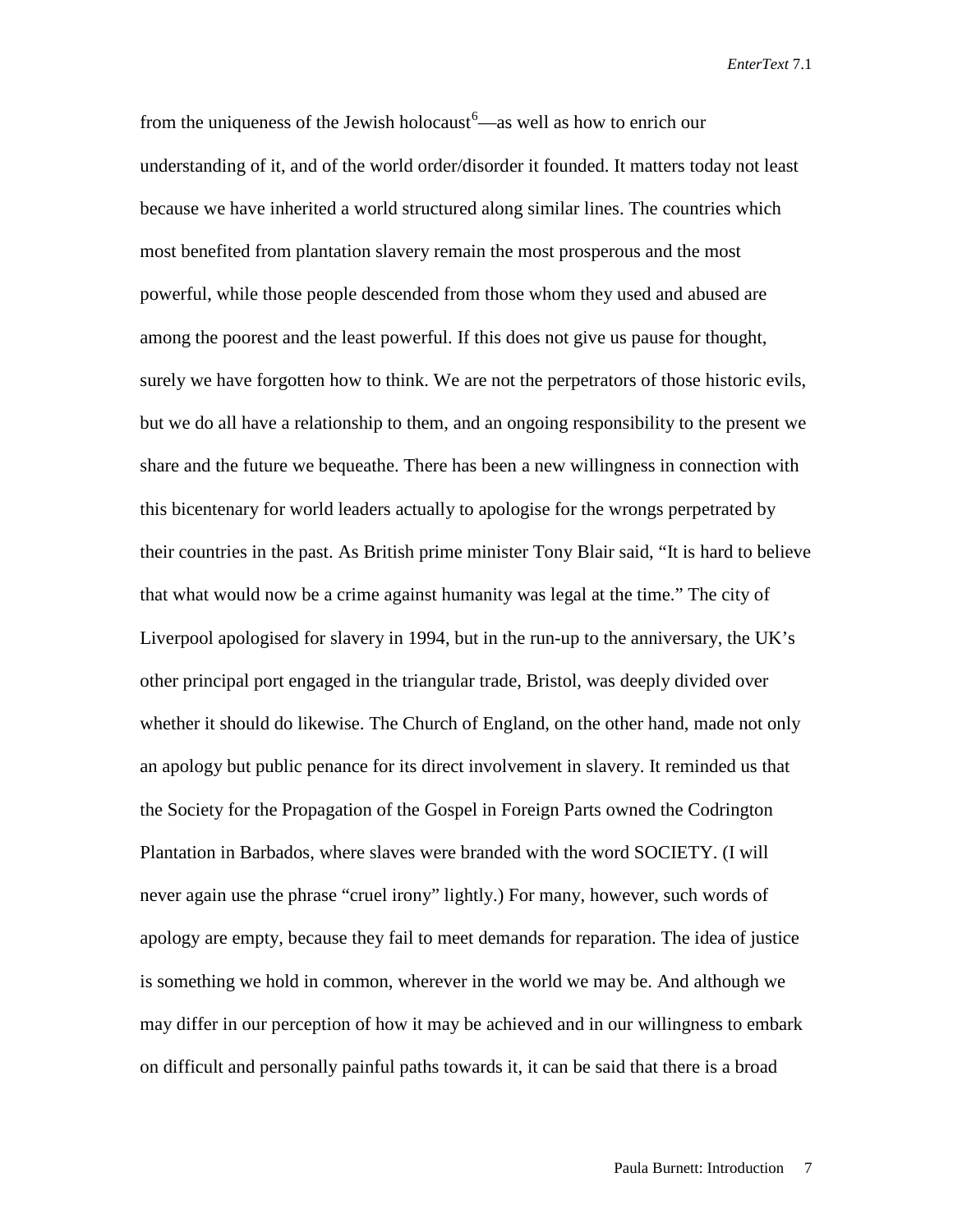consensus as to some of its goals. A fairer distribution of wealth is one; respect for each person simply for being human, without regard to race, culture or creed, is another.

There has been much debate about how to memorialise transatlantic slavery, just as there has been in relation to commemorating the Jewish holocaust. Adorno took the view that "to write poetry after Auschwitz is barbaric"<sup>[7](#page-17-6)</sup> but as a particular history recedes, perhaps the need for new artistic engagement with it comes to the fore. And there is a difference between memorials to history, which relate to the record of the actual, and artistic responses, which involve, to some degree, imaginative re-creation though it could be argued that some of the world's most moving memorials are among the greatest artworks of our time. Some rightly world-famous monuments have been created, and some rightly infamous places have become sites of pilgrimage. The West African slave castles such as Elmina take their place alongside Auschwitz. We are faced with ungraspable numbers—unknowable numbers, in the case of slavery. And that, perhaps, is a primary difficulty when it comes to the history of the transatlantic trade: some records exist but countless other events were not recorded. We can calculate from the iceberg-tip of the surviving documentation that approximately a third of the Africans chained in those unimaginable holds did not survive the journey, and that a further third died in the first three years after arrival in the Americas. The enormity of such events, played out in little, over and over again, over the space of nearly five hundred years, leaves us prostrate, grief-stricken. How to react—to *respond*? Verene Shepherd argues that the fifth phase of colonialism, "that of mental liberation and iconic decolonisation, is still in action" and has called for the building of "war memorials or a remembrance wall to the unsung heroes and heroines of liberation struggles… thereby elevating the victims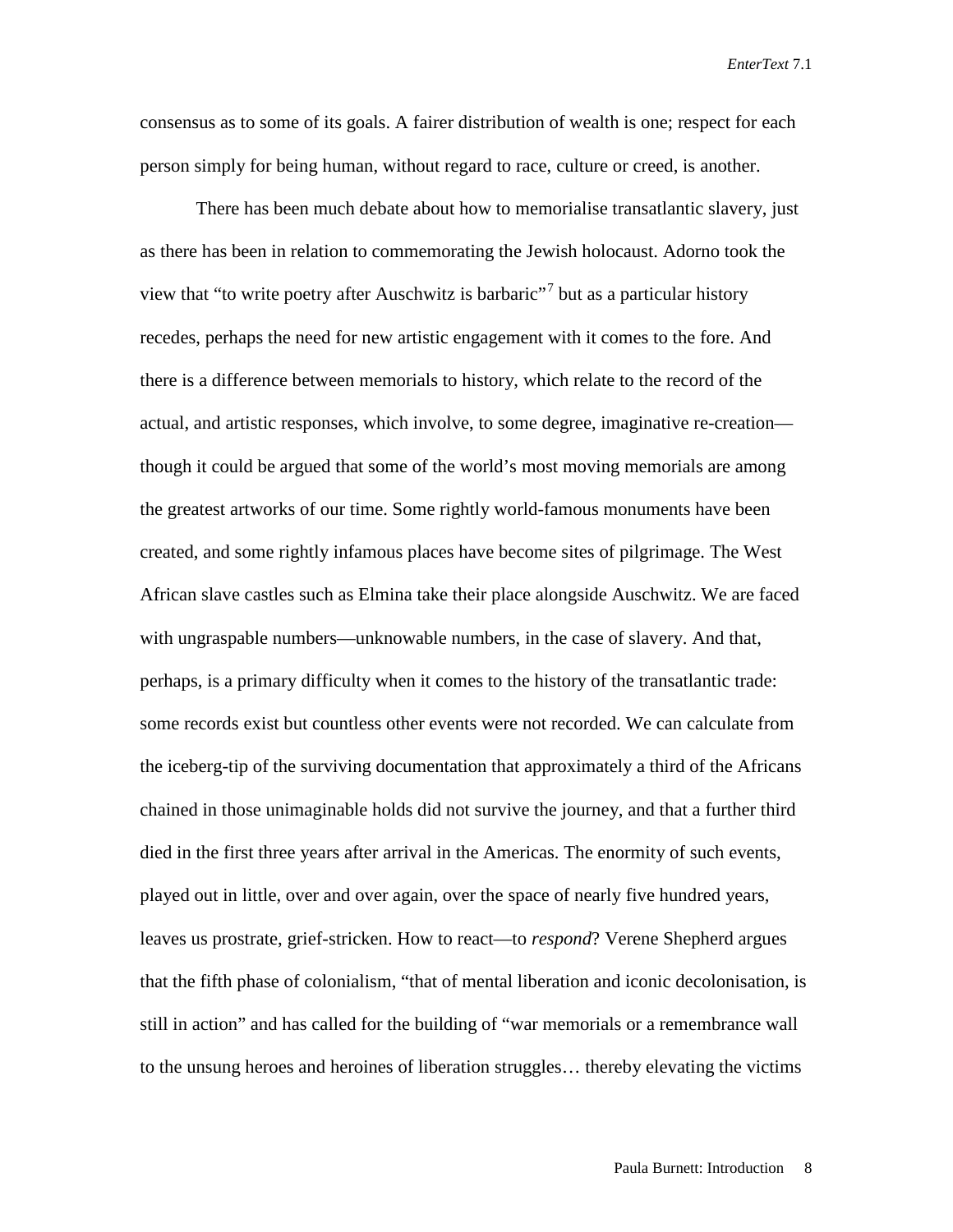of slavery to iconic status...."<sup>[8](#page-17-7)</sup> A heartbreaking list of the names of some of the six hundred people executed in Jamaica after what has become known as the 1831-1832 Emancipation War illustrates her point. But, of course, the recoverable names are so incomplete, the names of the anonymous lost and the anonymous sufferers so many. However, many artists and activists have spent their creative lives engaged in just such work of recovery and commemoration.

The sailing ship, for all its beauty, in the context of the Middle Passage becomes a terrible symbol of cruelty and loss, but also of resistance. It is the first of the "novel chronotopes" Gilroy proposes. He sees the ship as the "central organising symbol" of the Black Atlantic project:

ships were the living means by which the points within that Atlantic world were joined. They were mobile elements that stood for the shifting spaces in between the fixed places that they connected. Accordingly they need to be thought of as cultural and political units rather than abstract embodiments of the triangular trade. They were something more—a means to conduct political dissent and possibly a distinct mode of cultural production."<sup>[9](#page-17-8)</sup>

Christopher Clare's painting with which this issue opens plunges us straight into the unfathomable reality of the Middle Passage. It is very different from the famous painting by J. M. W. Turner of the slave ship *Zong*, with its apocalyptic colours and expressionist storm (1840). A frieze of three sailing ships heads Clare's sombre, beautiful image, but he has liberated their human cargo like a shoal of fish in the dark ocean. Death and suffering are commemorated, but so also are survival and adaptation. The victims here, the lost, are re-envisaged as heroic swimmers, as indicated by the title "Blackboard #60: Underworld Marines—a Tribute to the Real Heroes." Although this painting was exhibited at the National Gallery in Jamaica during 2007, it was not created for the special exhibition to commemorate the abolition bicentenary.<sup>[10](#page-17-9)</sup> For this young artist that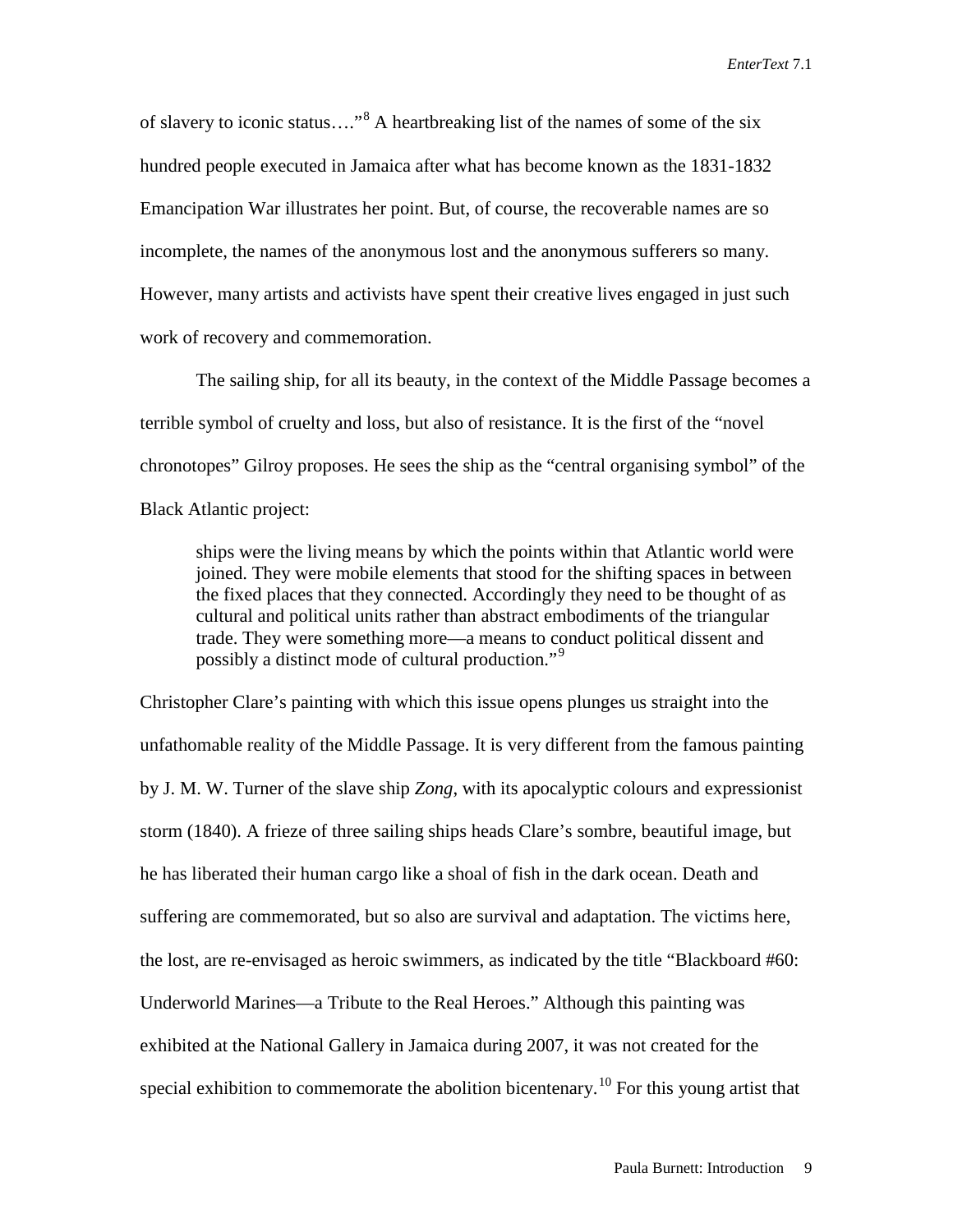history is not remote or irrelevant. He writes, "I have always painted about this subject. It is almost like a way of life for me, with the blackboard idea being one of the vehicles used to transport the information. So when I was invited for this exhibition I could have submitted more than a hundred images." It is a good example of what Gilroy refers to as the artists' need to turn to history as part of an "infinite process of identity construction." $^{11}$  $^{11}$  $^{11}$ 

The artistic theme continues with Laura Facey's "Redemption Song" sculpture (2003), the winner of a competition to design a memorial to slavery for Emancipation Park, Kingston, Jamaica. She has said that it "is not about ropes, chains or torture; I have gone beyond that. I wanted to create a sculpture that communicates transcendence, reverence, strength and unity through our procreators—man and woman—all of which comes when the mind is free." The image is of a man and a woman facing each other, naked, rising from a globe-like fountain. "The water," she says, "is an important part of the monument. It is refreshing, purifying and symbolically washes away the pain and suffering of the past." The sculpture has been controversial in some quarters, partly because of its portrayal of nudity, but also because, to some, although she is Jamaican, Laura Facey is regarded as an inappropriate winner of the (anonymous) competition because she is seen as white. The fact that she does, as she has pointed out, have slave ancestry does not silence the minority who raise the objection. It seems absurd to many that the work should be judged from such a narrow and blinkered standpoint.<sup>[12](#page-17-11)</sup> Paul Gilroy deplores racial absolutism and "the tragic popularity of ideas about integrity and purity of cultures."[13](#page-17-12) David Boxer, Director Emeritus and Chief Curator of the National Gallery in Jamaica, has championed the sculptured figures: "Their nudity is part of their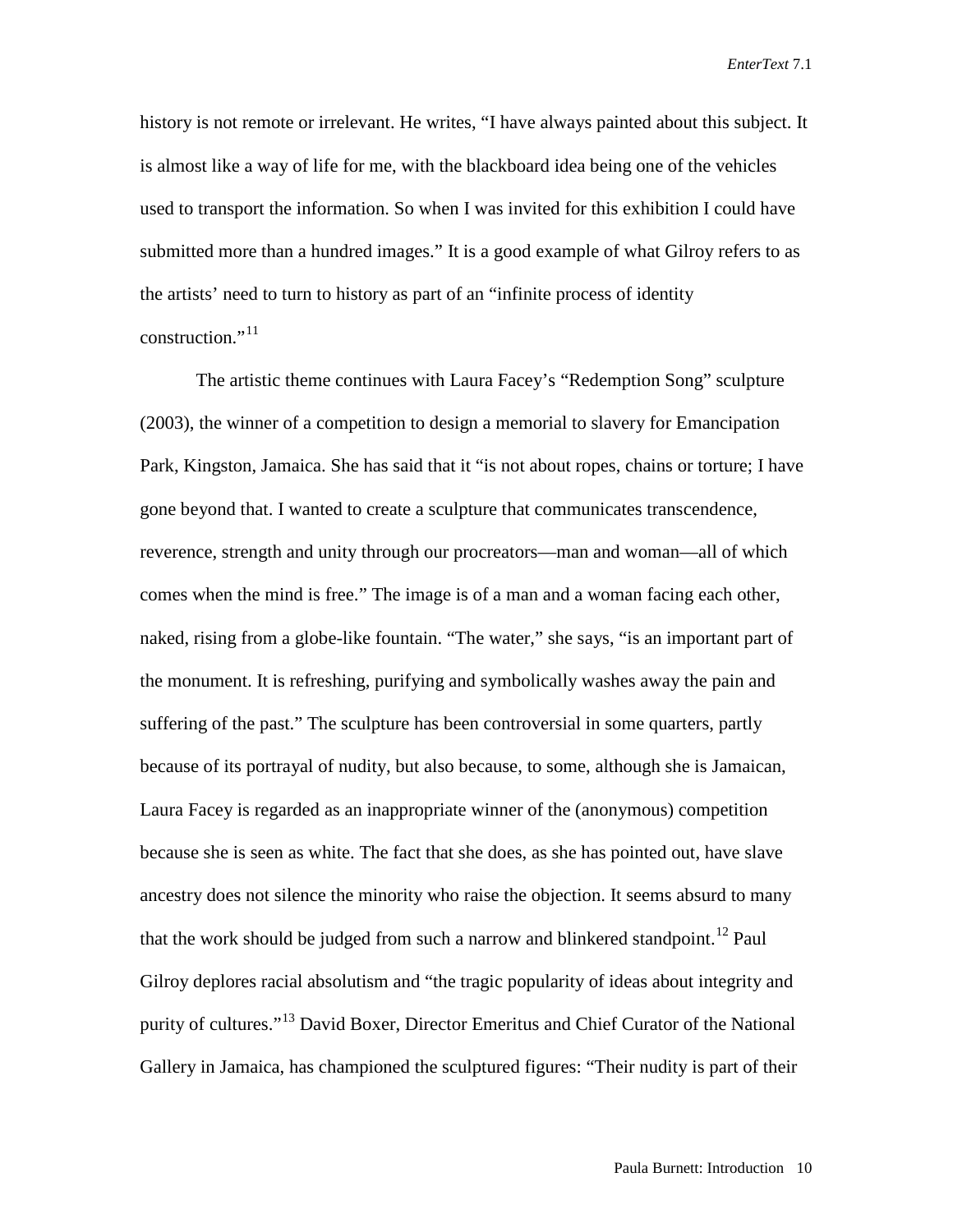potency—it is part of the meaning of their emancipation: their rebirth into freedom. They stand there as a symbol of the naked truth of the argument of emancipation: the truth that we are all equal in the eyes of God." Around the base is the inscription, "none but ourselves can free our mind"—Marcus Garvey's words made famous by Bob Marley in his "Redemption Song" which inspired the sculpture.

The significance of this pair of figures is also at the heart of Laura Facey's subsequent installation (2006), which engages with the infamous iconography of the slave ship *Brookes* showing how Africans were stowed for the long transatlantic voyages. Used by abolitionist campaigners then and by historians and educators today, the notorious image of the ship crammed with human beings shackled in appalling conditions has been transformed in Laura Facey's recreation. A cottonwood canoe replaces the European sailing ship, on a sea where the waves are represented by sugarcane, and the teeming black figures cramming it prove, close-up, to be miniature replicas of the "Redemption Song" sculpture. In acknowledging the appalling realities of those thousands of voyages, the sculpture thus reveals their inner truth: that those who survived transferred from one continent to another their full humanity, their dignity, and the freedom of their minds. It is not called "Their Spirits Gone Before Them" for nothing.

The sculpture theme continues in the next piece, extracts from Rachel Manley's memoir about her grandparents, *Drumblair.* The passages relate her child's eye-view of her grandmother, Edna Manley, the sculptress, deciding on the design for her statue of the Jamaican hero Paul Bogle. Once cast, the form of such a monument becomes fixed in the national consciousness, but it is salutary to be shown the process whereby that final form was arrived at. The need to capture the heroism of resistance—Bogle's sureness—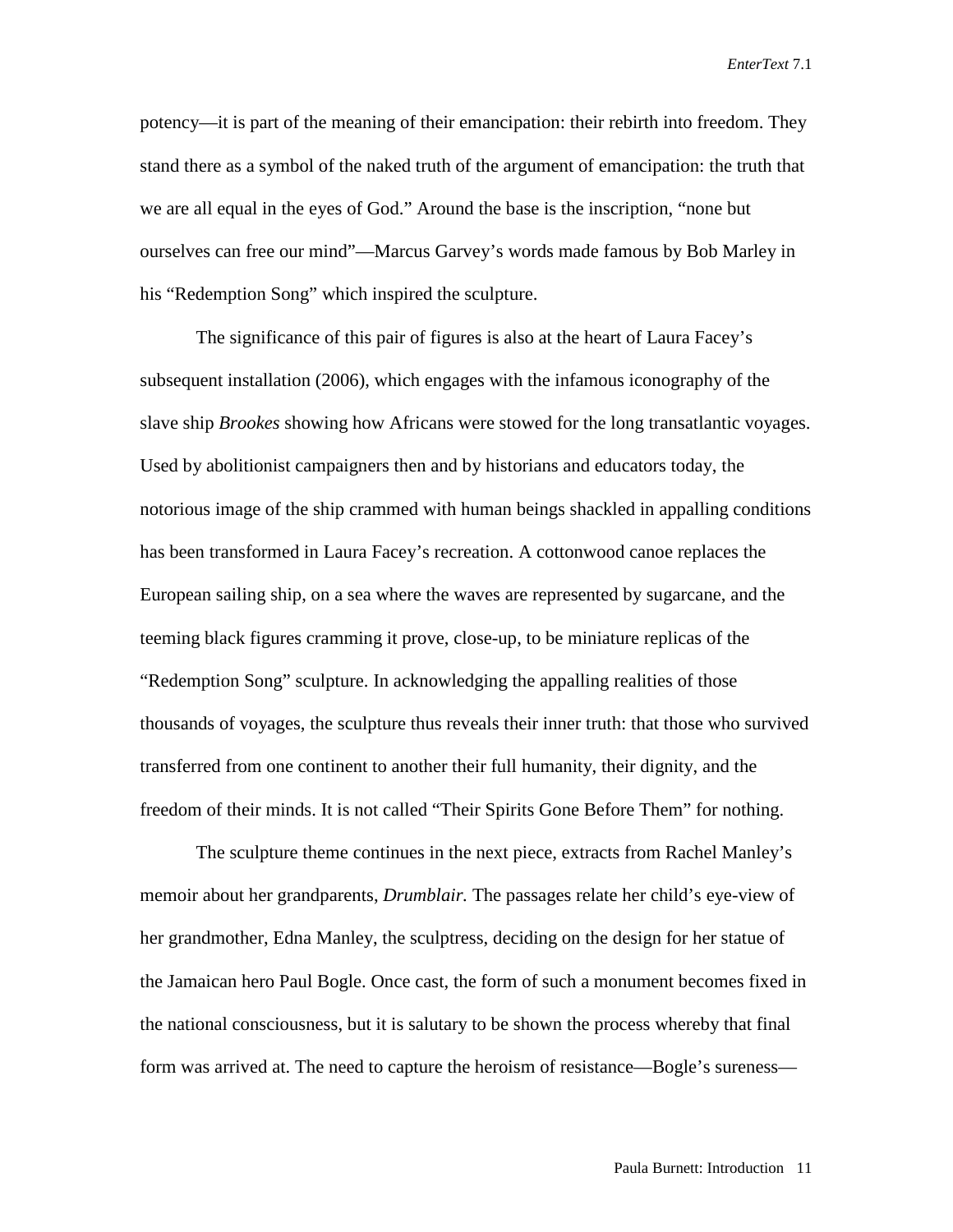was what shaped Edna Manley's design of the bold, "planted" figure. The statue stands today outside the Morant Bay Courthouse where Bogle was sentenced and executed (along with hundreds of others) for leading what became known as the Morant Bay Rebellion in 1865. The uprising was about the refusal of the authorities to allow former slaves to have land on which to grow food. We conclude the item with a recent photograph: the Courthouse was gutted by fire in February 2007, but, appropriately, the statue stands unscathed in front of it. As Rachel Manley puts it, "the lens of the artist's eye in its considered blink [can] have more impact on events than all the daily machinations of planning and building."

The little book made by children in Jamaica in 1826 bears eloquent testimony to the ancestors of today's Jamaicans. Here we see young people seizing the opportunity for an education, and proudly producing beautiful work—handwriting and needlework samplers—which they signed with their names and ages, and their status as slaves or freed slaves. Such simple objects can say more than a dozen history books.

Karina Williamson's essay uncovers the story of a Scottish writer, John Marjoribanks, who used his experience as an army officer in Jamaica as material for abolitionist poetry. His *Slavery; An Essay in Verse* (1792) is the best-known of his works but not the only abolitionist poem he produced. The direct witness it bears to some of the most appalling cruelties of slavery makes his verse grim reading, the ordered language so poignantly remote from the realities it describes.

Marian Gwyn's contribution, about staging the exhibition at Penrhyn Castle, North Wales, which uses the family seat of the Pennant family to tell the story of where the money to build that castle came from—slave labour on Jamaican sugar estates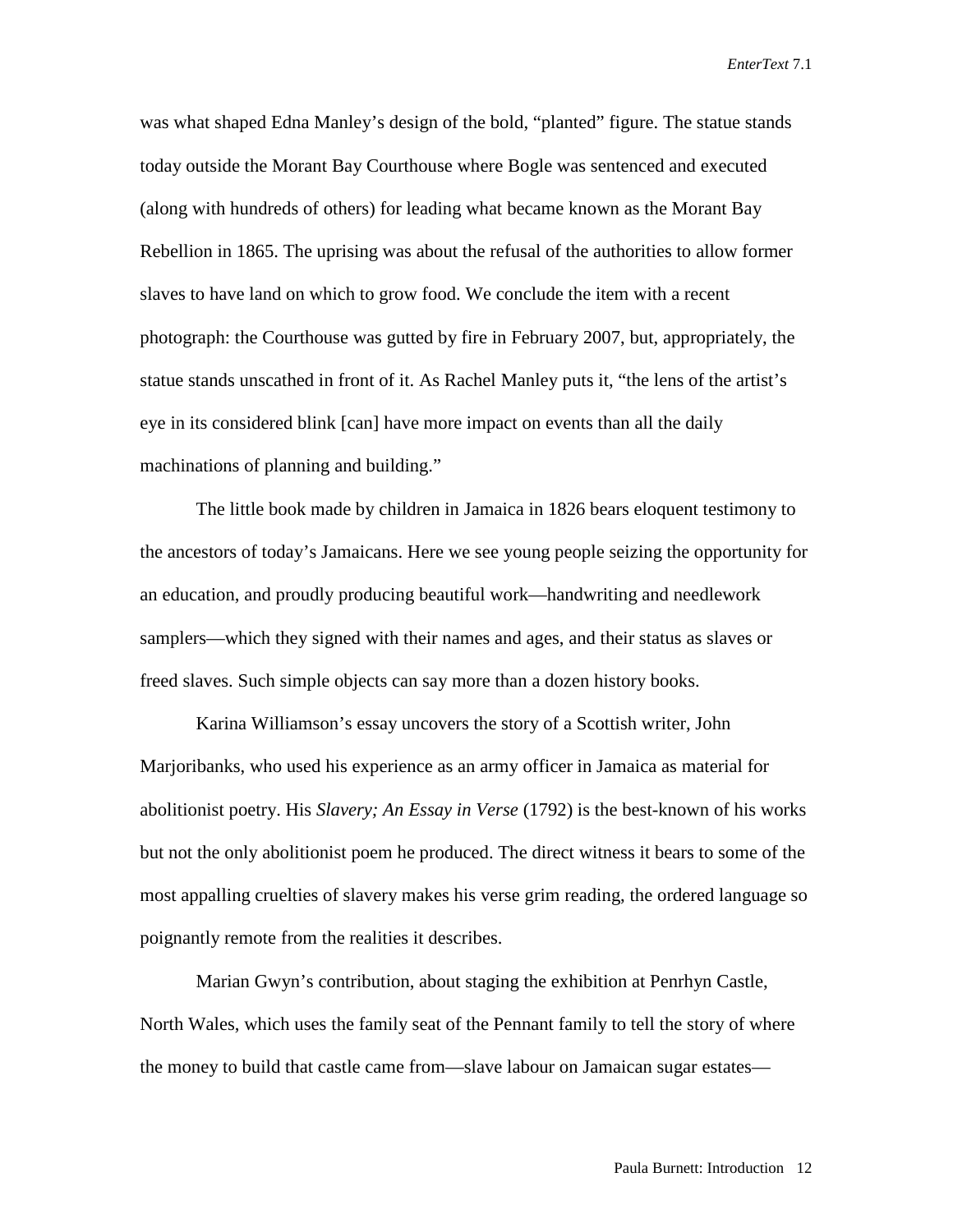reminds us of a number of the issues around the heritage industry (of which, in the UK, the National Trust is "queen"), not least being relations with the local community. In Ireland, for comparison, the "great house" Strokestown Park House in County Roscommon, was chosen to house the museum of the 1840s famine as a result of which some two million people either died or emigrated, since it was at the wrought-iron gates separating the ordinary people from the landowner and his family that the starving peasants whom he had turned off their little food-growing plots rose up and killed him, the first death of its kind at the time. When Mary Robinson, then President of Ireland, opened it in 1994, she said, "More than anything else, this Famine Museum shows us that history is not about power or triumph nearly so often as it is about suffering and vulnerability." How to represent suffering and vulnerability, however, remains a task for curators around the world. The need to *attract* visitors can seem to be at odds with the experience they are going to be introduced to. Rebellion poses even more of a task. In the case of Penrhyn Castle, now administered by the National Trust, it was not only a question of the black experience, about which the typical National Trust visitor may have little knowledge: the ongoing bitterness of the local community about the castle, for the way Lord Penrhyn broke the slate-quarrymen's strike not so long ago, was also something the curators felt they needed to address if they were going to tackle the question of how the family made its money. To get visitors thinking about plantation slavery which had made possible the extravagant surroundings of the castle was the exhibition's primary target, but it could not be presented in isolation. As Charlotte Williams puts it in her extraordinary autobiography, *Sugar and Slate,* which narrates a life lived around the Black Atlantic from a starting-point in Wales and talks about this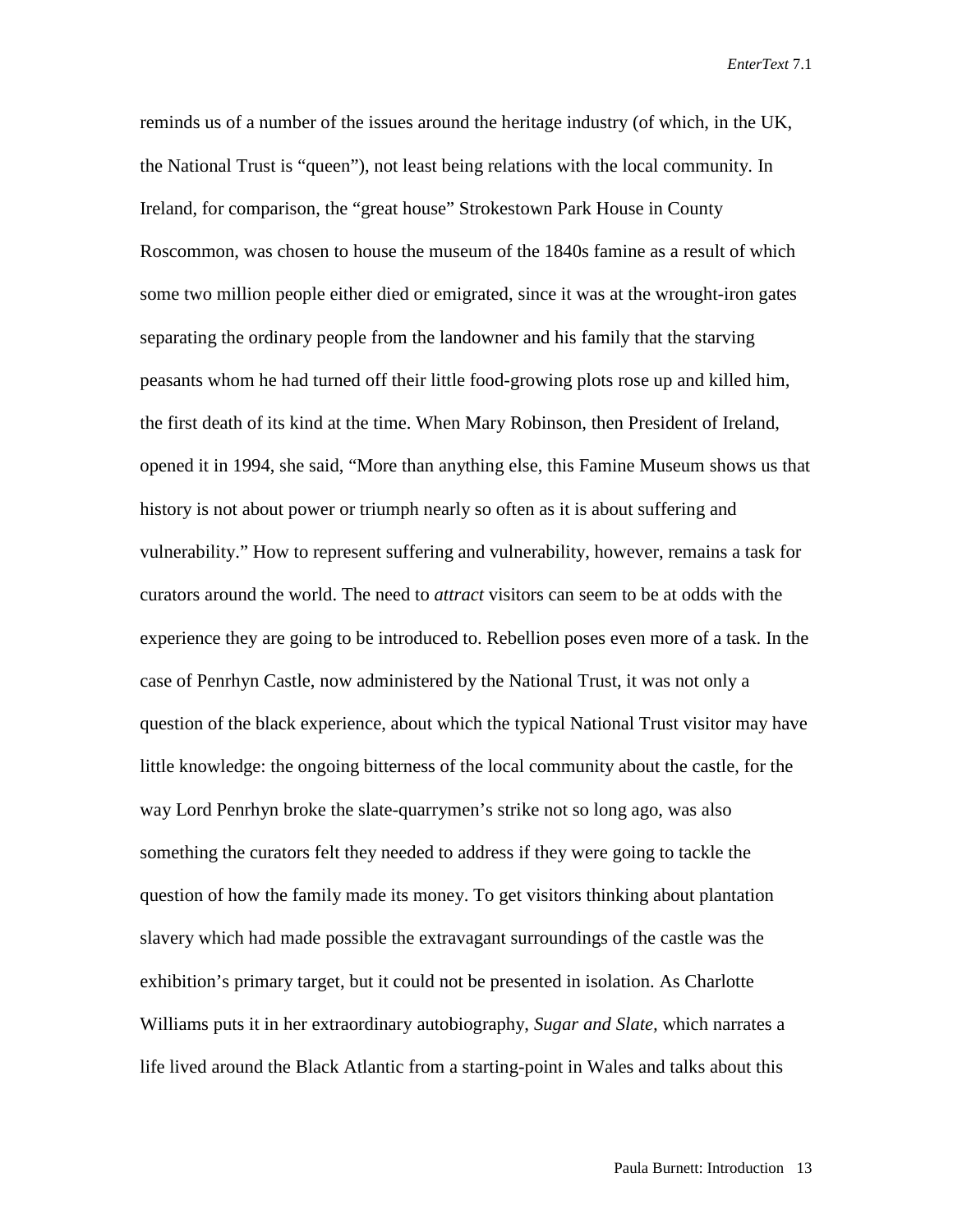history, "Out of the profits of slave labour in one Empire, [Richard Pennant] built another on near-slave labour. The plantocracy sponsored the slateocracy in an intimate web of relationships where sugar and slate were the commodities and brute force and exploited labour were the building blocks of the Welsh Empire."<sup>[14](#page-17-13)</sup> Community involvement was therefore put at the heart of the development of the exhibition, including the forging of links with other communities, in Jamaica itself and in Liverpool, the port from which so many of the triangular slave-trading voyages set out. Children in all three locations were encouraged to start on an empathetic journey, and adults were moved by hands-on experience with the archive material, the names of individuals in those lists of "chattels" calling out powerfully across the centuries.

The exhibition at Penrhyn Castle was billed as "leading the National Trust's events marking the abolition of the slave trade."<sup>[15](#page-17-14)</sup> In conversation it emerged that other Trust staff, who might have mounted similar commemorative exhibitions at other historic country seats across the UK, had proved to be actively hostile to the idea of foregrounding, in "their" grand houses, the role of slavery in creating the wealth which led to such opulent life-styles. The UK heritage business is by and large not interested in looking below the surface, or perhaps is deeply afraid of the consequences of doing so, for although historians may be well aware of the truth, management of visitors who are being groomed to spend money on pretty objects in National Trust gift shops tends to stay well clear of anything morally uncomfortable or disturbing. It is partly for this reason that we have included my photographs of the massive neo-Norman "fortress" of Penrhyn Castle, built by the Pennants in the 1830s, and of the beautiful view from it, to bring into the reader's experience something of that starting-point. They are intended to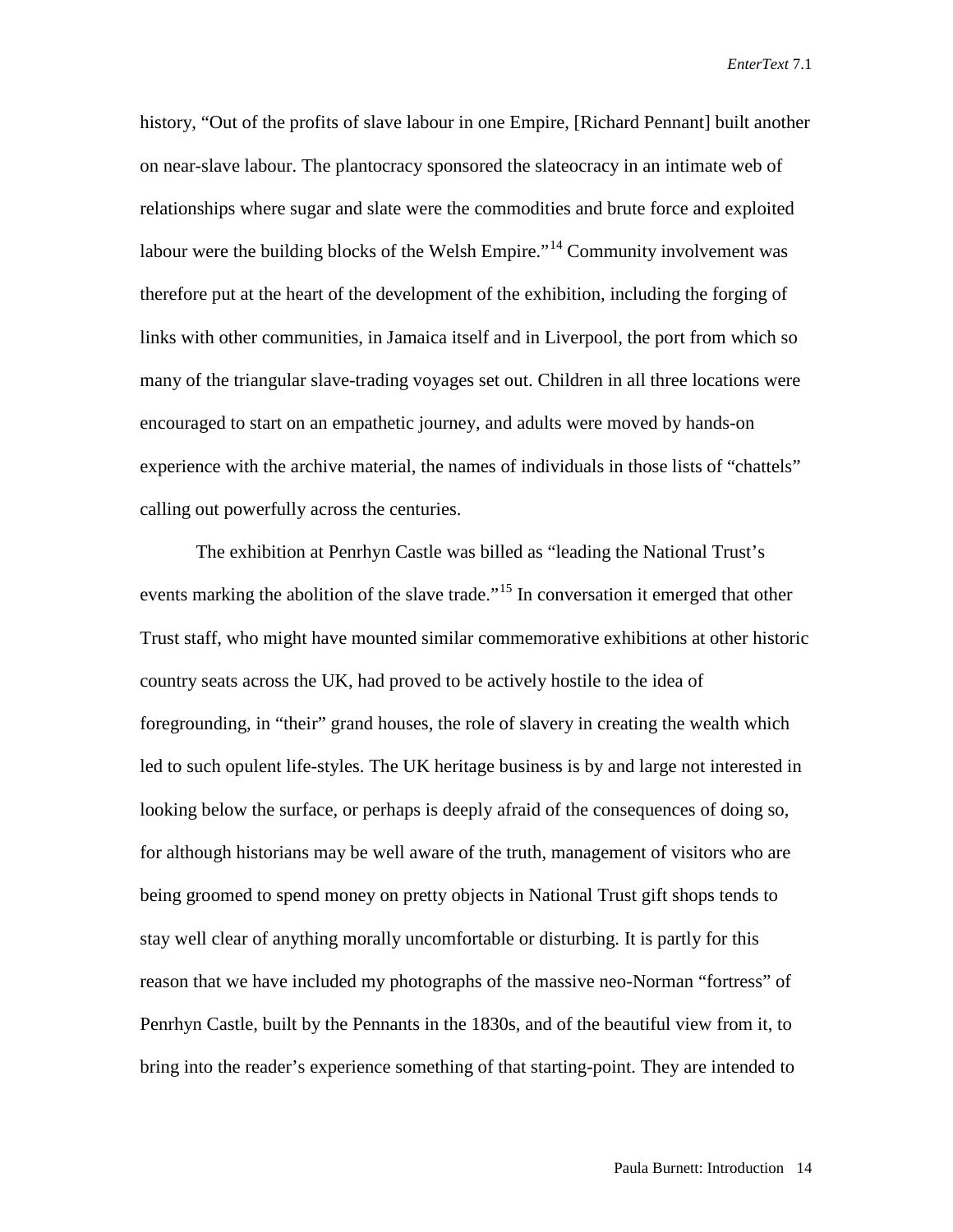echo the painting of their Denbigh estate in Jamaica, with its pastoral conventions concealing a cruel reality. However, Marian Gwyn's account ends with an uncompromising and just reminder of ongoing "guilt and anger."

The following item was also created largely in Wales. Michael Burnett's cantata *Let These Things Be Written Down* was written to commemorate the abolition bicentenary, and was given its first performances as part of Jamaica's official marking of the anniversary in October 2007. The work draws on the words of Caribbean, British and American poets and on traditional folk tunes. I have to acknowledge an interest, as I saw the movements emerge one by one as they were written by my husband. However, to hear the work taken to heart and performed in its entirety by Jamaican musicians was a great privilege. Two movements are included here, both as musical score and as audiorecording of the first performance.

At the end of this section of items all with a Jamaican connection, Africa then becomes our focus. Chantal Aboa makes a two-part contribution, an essay on the way that history has shaped the present-day societies of Sierra Leone and Liberia, and a short story. The attempts to rectify the wrongs of slavery which led to the founding of communities of freed slaves in both countries, by the British and the Americans respectively, she shows to have been naïve and insensitive. The ethnic divisions and civil conflict in both societies today are directly traceable to these high-handed interventions. It is a powerful reminder of the dangers even of well-intentioned actions, particularly when one group is privileged over another, and the responsibility for future consequences which is attendant on political action. The *insouciance* with which the European empires implemented demographic change, changing the face of the world's societies for ever, is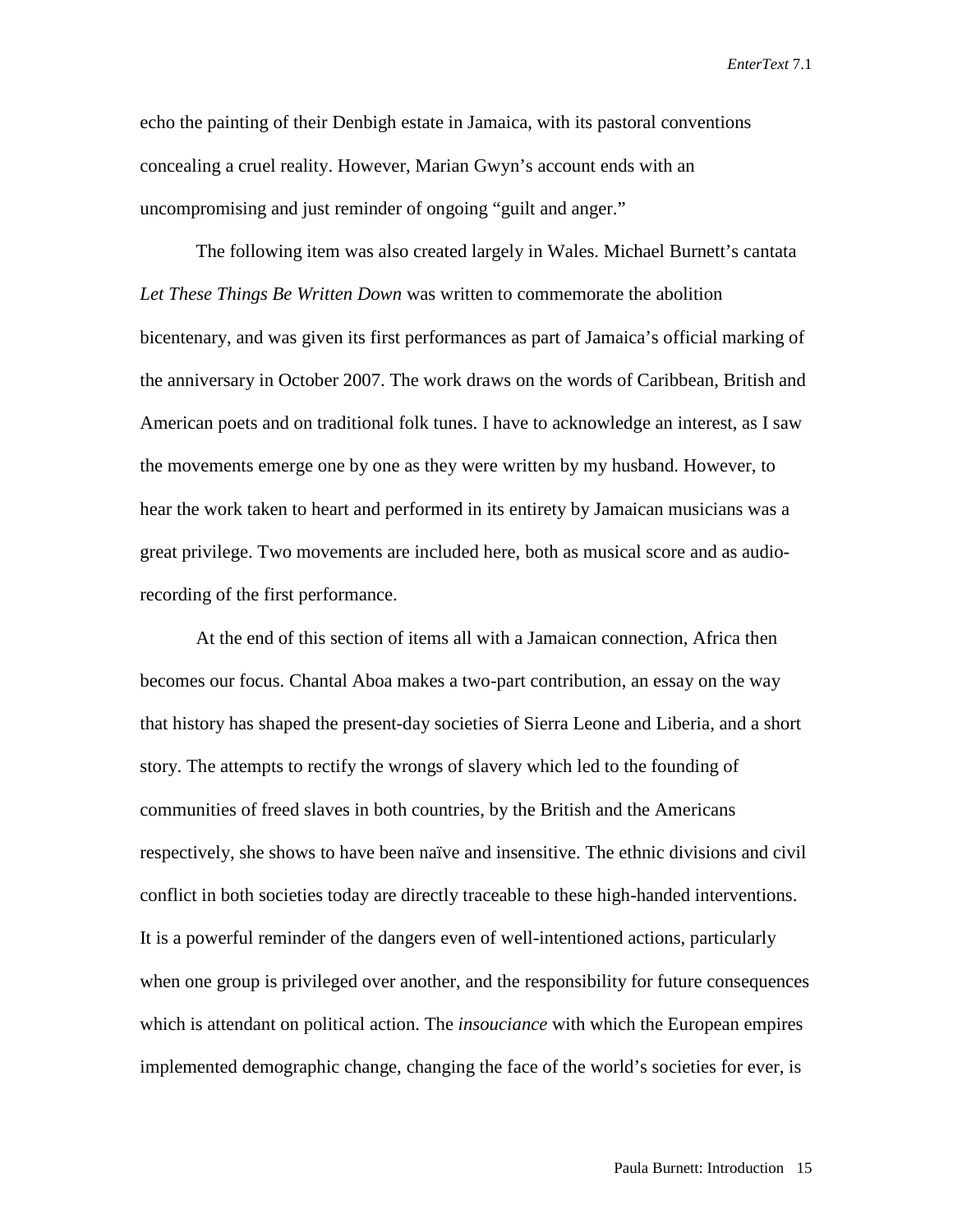frightening in its arrogance, but the difficult case of the two nation-states created as a direct result of the abolitionist movement is something we hear little about. Currentaffairs reporting of the desperate circumstances of child soldiers, raped women, and warlords rarely relates such atrocities to the deeper historical rifts in those societies which were created by outside intervention. Aboa's short story, which follows, takes a wry look at what it means to be an immigrant from the South in the North today: the scene is the UK but it could have been set anywhere in Europe or North America. Faced with demands for assimilation, individuals have their own moral choices to make about how to respond. Finally, the story reminds the reader, with a smile, that stereotyping can be a two-way process.

Osita Ezeliora's contribution is the text of a talk about the history of the West African Students' Union, founded in the 1920s, which was delivered at a South African university. It begins with a reflection on *Ojemba,* an Igbo word for sojourner or traveller, and recalls that West African students, as *Ojemba,* were instrumental in independence movements in many other parts of Africa during the twentieth century. It also considers how such students are often regarded as outsiders in today's South Africa. Again, it is a dimension of intercultural Africa that those outside that continent hear little about.

In the next item we return to the Caribbean. The work of poet and dramatist Derek Walcott has placed tiny St. Lucia, the pawn in so many eighteenth-century Caribbean battles between the French and the English, firmly on the world's cultural map. It was, in particular, his epic poem *Omeros,* which uses Homeric reference points to create a work of equivalent significance about the life of St. Lucian fishermen, which won him the Nobel Prize. It is a passage from this poem, explaining the name in its title (Homer in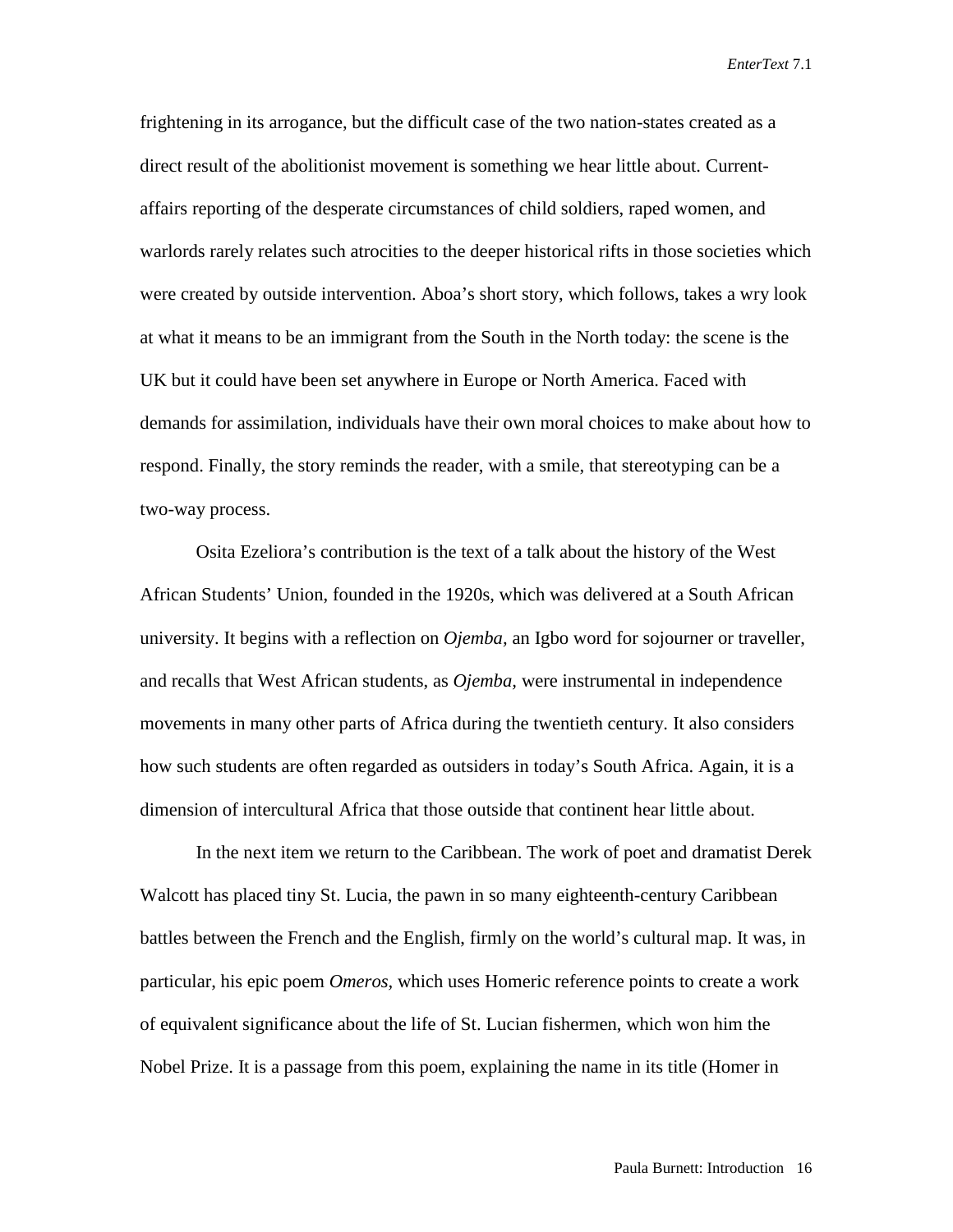modern Greek), which is here translated into Serbo-Croatian and Italian, by Marija Bergam and Andrea Molesini respectively (Andrea Molesini has elsewhere translated the whole poem). Marija Bergam introduces her translation with an essay about the task of translating such a passage, and some of the choices which were involved in its entry into a new language.

A number of essays on a variety of literary topics follows. Maria Cristina Fumagalli examines a work by French writer Victor Hugo for its representation of the island of Hispaniola. The early novel *Bug-Jargal* was written in 1819 and revised in 1826, but its subject is the Saint Domingue revolt of 1791. As she describes, critics have taken contrary views of the work, but her focus is on its representation of the difference between the French- and Spanish-speaking parts of the island, represented today by Haiti and the Dominican Republic, which share the longest land border in the Caribbean islands. Hugo's text demonstrates there were already well-established cultural and political differences between the two territories. The three dates in play in the text, 1791, 1819 and 1826, demonstrate some revealing points of comparison in relation to a history which is relatively little known in the English-speaking world, for all its historic importance.

The focus for Sofía Muñoz Valdivieso is two recent historical novels by Caribbean British writers, revisiting the period before abolition. Caryl Phillips's *Cambridge* (1991) and David Dabydeen's *A Harlot's Progress* (1999) foreground British involvement in the slave trade, inviting a new generation of readers to engage imaginatively with the previously erased experience of black Britons. Dabydeen gives a full, interior life to a marginal figure from Hogarth's paintings of the same title, a black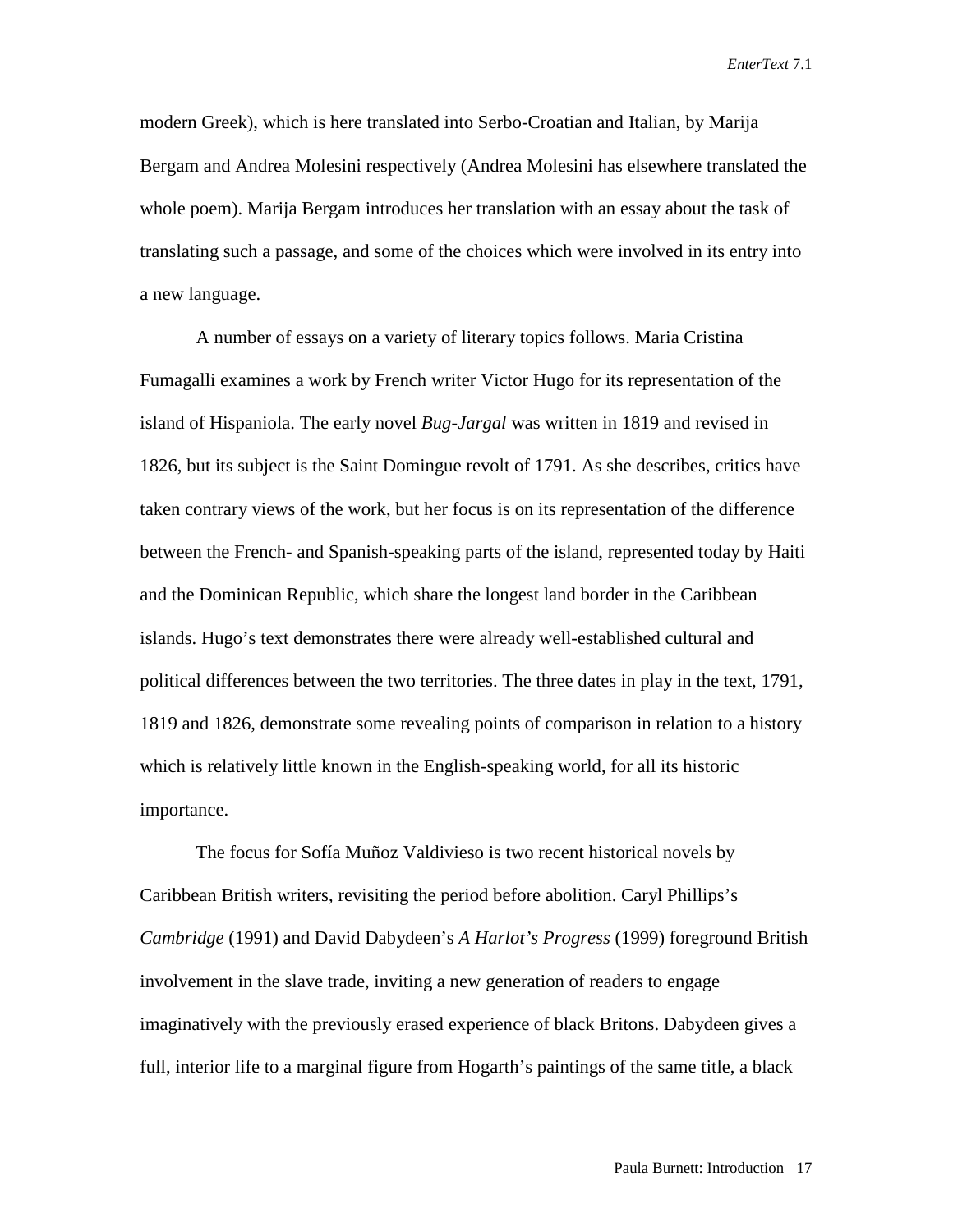boy. Both novels use voice in interesting ways, but the essay argues that they use the conventions of the slave narrative differently.

Lyn Graham Barzilai takes a fresh look at a cameo work by Pulitzer Prize winner and, from 1993, poet laureate of the United States, Rita Dove. "Kentucky 1833" (from *The Yellow House on the Corner,* 1980) portrays a group of slaves on their day off. The critique argues that this "short prose poem," spoken from the slaves' position, while it can be seen as a conventional account of victimage actually tackles deeper questions of enlightenment and self-realisation, particularly through the provocative image of sheep. The date of 1833 is significant as the year when the US state of Kentucky prohibited the importation of slaves, a move which had implications which were not fully realised at the time.

Our excursus around the Black Atlantic thus brings us to the USA. The Kentucky story may remind us that in 1830 the USA and Brazil each had a quarter of the Africandescended people of the Americas. Emancipation in the United States followed on the heels of victory for the north in the Civil War, finally reaching the last slaves in 1865 (the date of Paul Bogle's Morant Bay Rebellion in Jamaica). The last New World territory to emancipate its slaves proved to be Brazil, in 1888. However, the lived experience of slavery is not as remote as we often assume. Barely a year ago the oldest person in the world was Elizabeth Bolden, the daughter of freed slaves; born in 1890 in Tennessee, she died in December 2006.

This issue concludes with a timely reminder of how far the reach of the Black Atlantic can, in fact, be—further perhaps than Paul Gilroy envisaged. Saddik Gohar demonstrates how the work and the example of another icon of African American culture,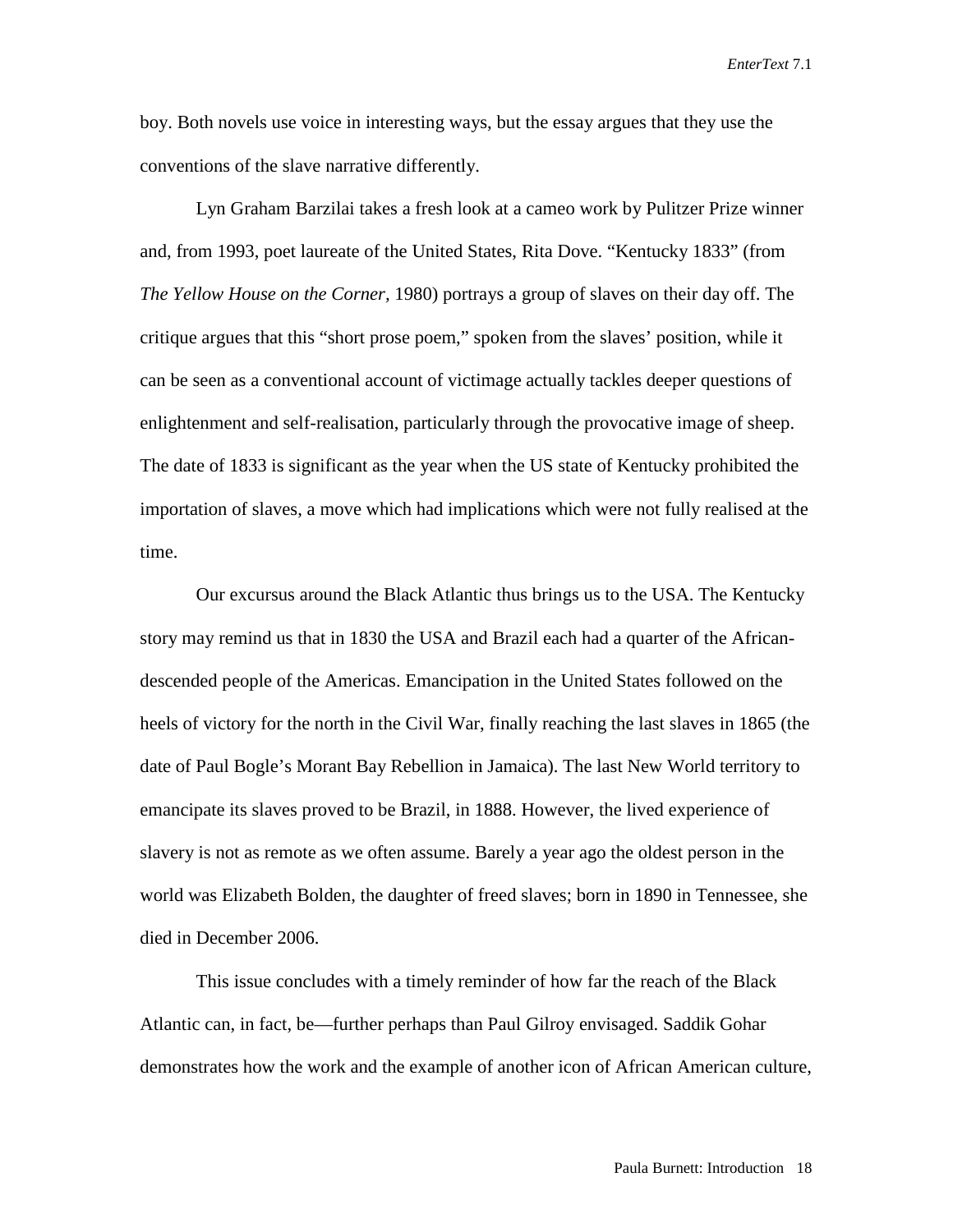Langston Hughes, has shaped the poetry of a black Arab writer, Mohamed Al-Fayturi. Born in Sudan in the 1930s of mixed descent from slaves and slave-traders of Libyan background, he attributes his formative experience to the colonial Egypt of the 1940s. The work of Langston Hughes, central to the Harlem Renaissance, struck echoes with him, as he recognised a language of protest and assertion which lent itself to expressing his own situation in a racialised society. His Arabic poetry is here brought into an English-language context for discussion. While he might have asserted an identity as an Arab, he chooses instead to embrace the black African identity which in today's Sudan tends to be marginalised, as we see in the ongoing humanitarian disaster of Darfur, and which he sees reflected in the culture of black America.

It may seem at first surprising that a poet of the Arab world should revere the example of an African American poet, but, on reflection, we have to acknowledge that the cultural example of those who have made a stand, who have asserted their identity and that of their group in the teeth of a majority culture which would deny it or relegate it to the margins, can inspire us across borders, across continents, and eras. The reality of the Black Atlantic is typified by exactly that sort of creative intercultural exchange. Artists and thinkers of the region can seize with both hands the stimulus and the opportunity it offers. It illustrates what Gilroy champions as "the inescapability and legitimate value of mutation, hybridity, and intermixture en route to better theories of … black political culture…."[16](#page-17-15) Recovery of the past through research and creative engagement with the experience of history is one part of it. Some of the little-known texts and icons of the past are being made available now by enterprising publishers, some of them new. The Heaventree Press in Coventry, UK, for instance, is to be commended for